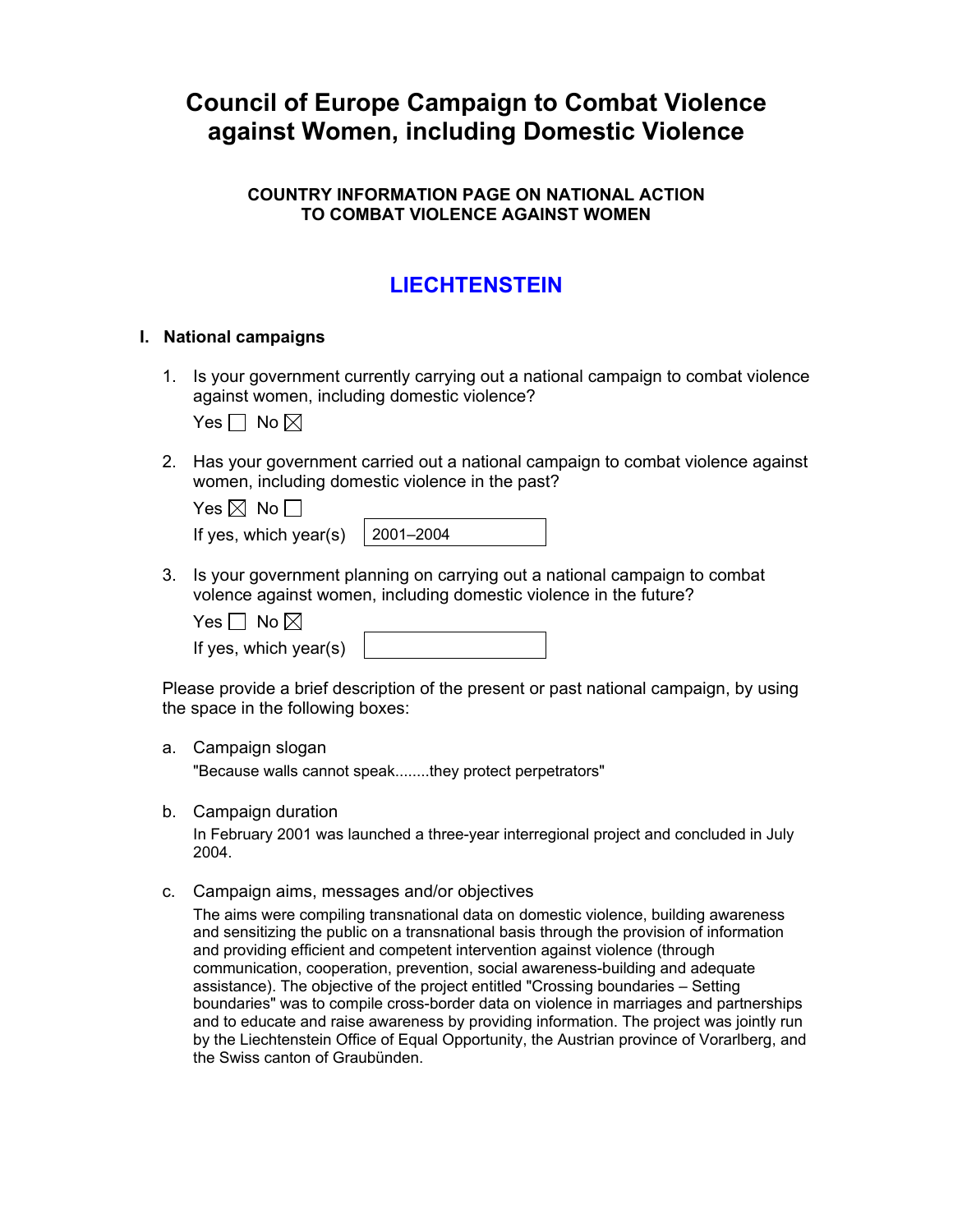d. Expected or achieved results

The planned measures – a campaign for general awareness-raising of the public, a survey and study on forms of violence and perceptions of violence in the domestic environment, and an information campaign to specifically raise the awareness of multipliers – were successfully implemented

e. Campaign website address

#### **II. National Plan of Action**

1. Has your government adopted a national plan of action to combat violence against women, including domestic violence?

Yes  $\Box$  No  $\boxtimes$ 

| If yes, which year |  |
|--------------------|--|
|                    |  |

2. Is your government currently implementing a national plan of action to combat violence against women, including domestic violence?

Yes  $\Box$  No  $\boxtimes$ 

3. Has your government implemented a national plan of action to combat violence against women, including domestic violence in the past?

|  | No $\boxtimes$ |  |
|--|----------------|--|
|--|----------------|--|

4. Is your government planning on implementing a national plan of action to combat violence against women, including domestic violence in the future?

Yes  $\Box$  No  $\boxtimes$ 

If yes, which year(s)

Please provide a brief description of the national plan of action, by using the space in the following boxes:

- a. Aims, activities and expected or achieved results of the national plan of action
- b. Duration of the national plan of action
- c. National Plan of Action website address